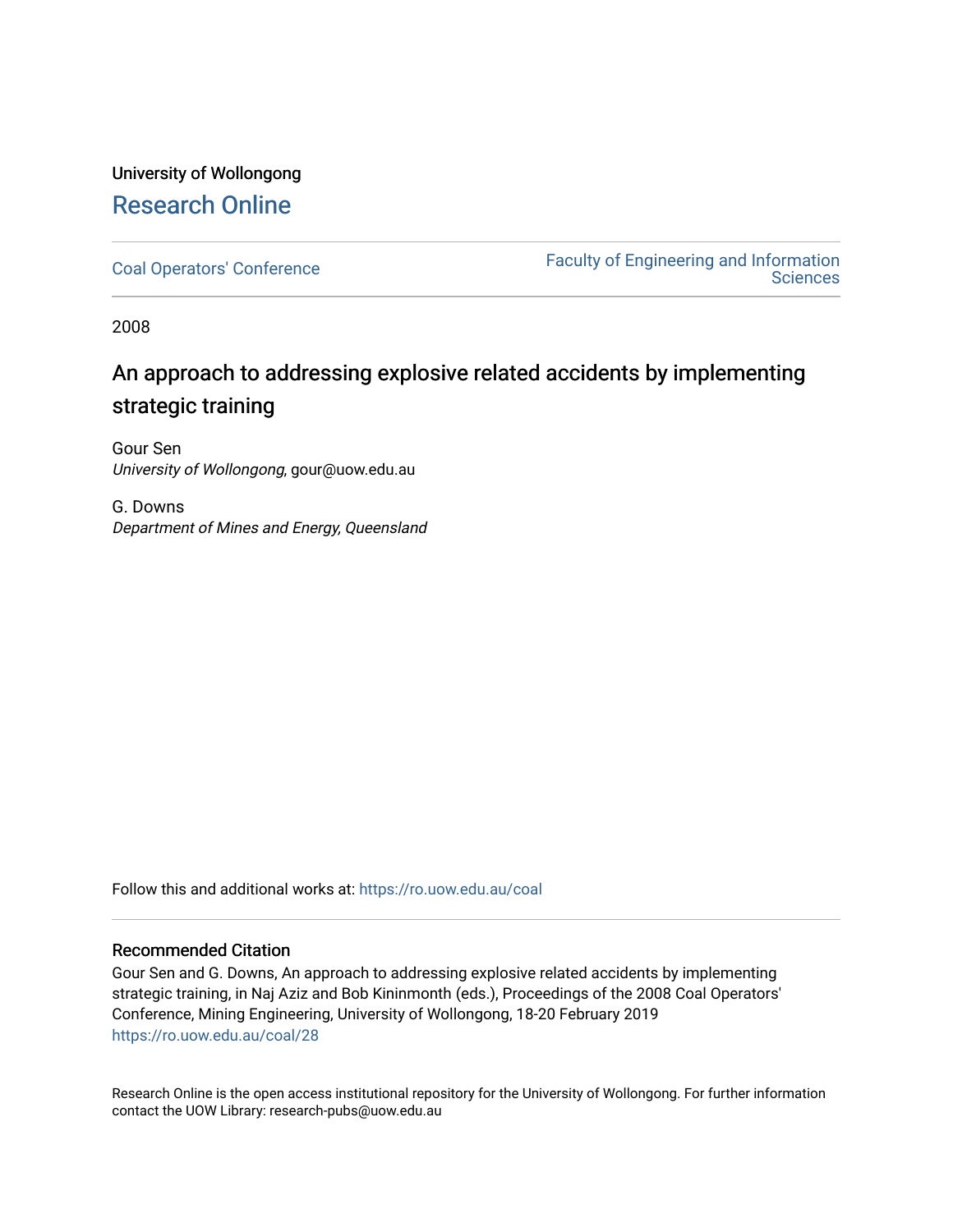# **AN APPROACH TO ADDRESSING EXPLOSIVE RELATED ACCIDENTS BY IMPLEMENTING STRATEGIC TRAINING**

# $\mathsf{Gour C Sen^1}$  and  $\mathsf{Geoff\,Downs^2}$

*ABSTRACT:* In underground coal mines, the use of explosives is very limited, particularly where the longwall method of mining is practised. However, occasionally the call for the use of explosives does occur in most underground coal mines. Explosive use today is generally confined to shooting a dyke, excavating an overcast in stone, for fault drivage, and for shaft sinking or drifting in cases where use of a road header is considered to be uneconomical. Explosives have also been successfully used in triggering goaf falls to prevent wind-blast or for remote mining through areas where methane gas does not drain below the 'outburst threshold limit' It is therefore essential that among the mine personnel there are employees qualified in the handling of explosives under varying conditions, and these qualifications should be up to date.

This paper proposes that all shotfirers should undergo a refresher course in blasting at intervals of five years, so that up-to-date knowledge is disseminated. The essential modules of such a refresher blasting course should consist of the following: a) Familiarisation with current types of explosives and accessories; b) Types and modes of initiation; c) Blast design and calculation; d) Precautions to be taken before and after firing; e) Consideration of environmental factors; and f) Dealing with misfires. Above all, a safety culture amongst the personnel who handle explosives needs to be established, and strictly adhered to.

# **INTRODUCTION**

In mining and in civil engineering projects, blasting is one of the most potentially hazardous operations. It is recorded (Sen & Hayword, 2007) that blasting related accidents have claimed the lives of more than a thousand people around the world since the turn of the Millennium. Most of these accidents are due to flyrock and an inadequate blast exclusion zone. A number of recent explosive related accidents will be cited and conclusions drawn. Explosives manufacturers are continually developing their product, with improved safety characteristics, and it is fair to comment that most blasting accidents are usually due to human error or ignorance, rather than a faulty product. The impact of increasing safety and environmental legislation as well as the growing explosives security requirements demand that blasting operations should be managed by shot-firers who are competent in all facets of explosives usage. This is particularly pertinent to those shot-firers who get sporadic, often very infrequent calls to undertake blasting operations.

Many European countries (Akhavan et al, 2007) are endeavouring to review explosives regulations and realise that training with respect to the management of blasts needs to be improved. Apart from primary risk associated with the storage, transport and handling of explosives, there are possible operational risks due to flyrock or misfires caused by poor blast design. The major shift is to train the blasting crews so that the new training scheme prepares them for competence-based, rather than knowledge based qualifications.

This paper firstly deals with some explosives related incidents and analyses their causes. This will be followed by instructions in line with the directives of the Australian Forum of Explosives Regulators – a body seeking to harmonise explosives regulation throughout Australia – training with respect to the management of blasts needs to be improved.

# **EXPLOSIVES RELATED INCIDENTS**

Numerous explosives related accidents have occurred, and it is not possible to mention or analyse them here. This paper will endeavour to focus on certain incidents from which conclusions can be drawn.

# **Porgera Gold Mine, Papua New Guinea Explosion**

This explosion totally destroyed the explosives manufacturing facility on the surface in August 1994 with the loss of 11 personnel (Sen and Abrahams, 2005). There were two explosions, about 1 hour 15 minutes apart. The fires on the bulk truck around and underneath the bulk emulsion and process oil tanks subsequently caused the second explosion, which was larger than the previous one. It is estimated that approximately 5½ tonnes of various types of explosives were destroyed during the first explosion, creating a crater of 7 x 5 x 2 m. The second explosion

 $\overline{a}$ 

<sup>&</sup>lt;sup>1</sup> Visiting Professor, Wollongong University, New South Wales<br><sup>2</sup> Chief Ipanestar of Explosives, Dant, of Mines & Energy, Quar

*Chief Inspector of Explosives, Dept. of Mines & Energy, Queensland*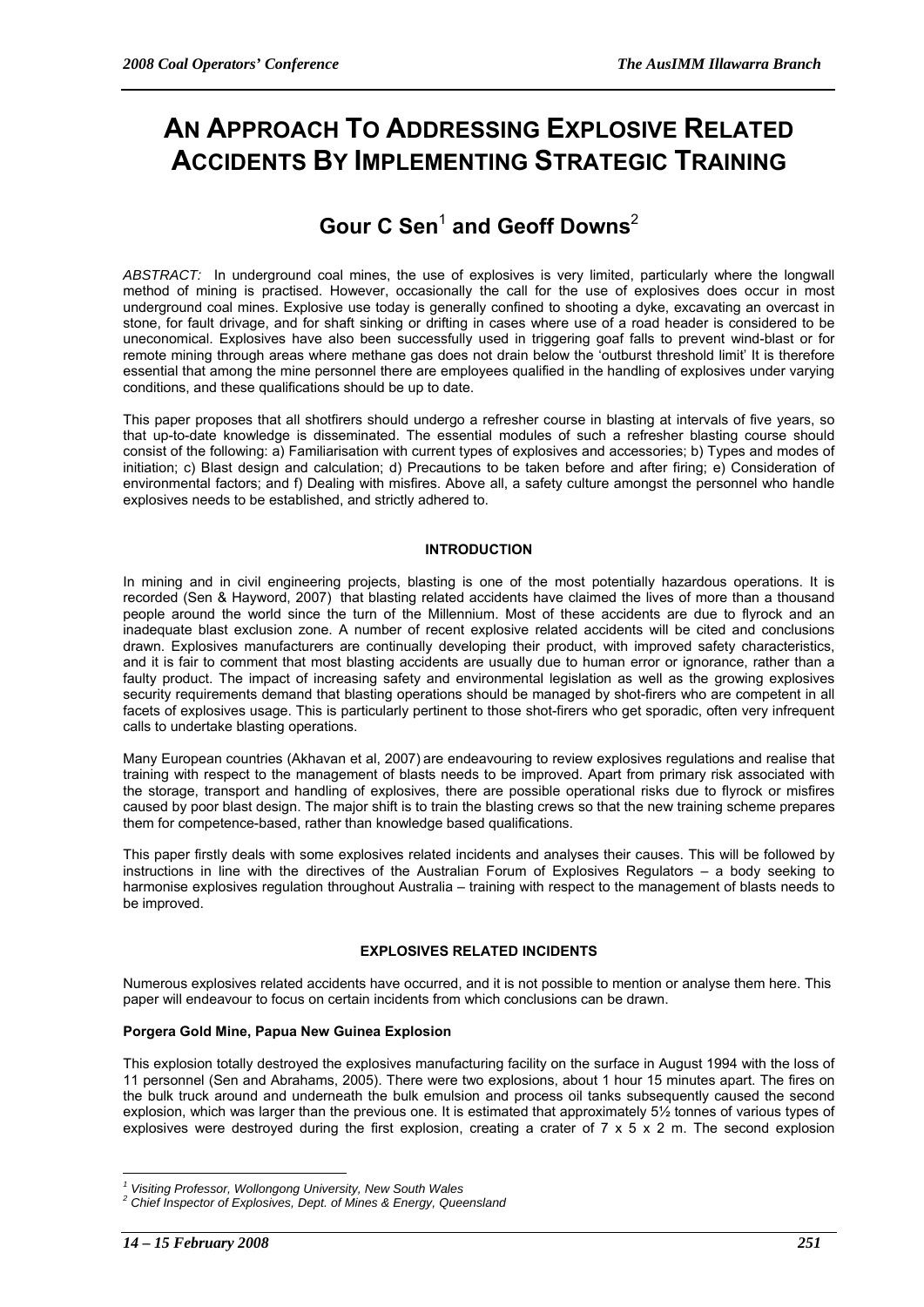produced a crater of approx. 40m in diameter and 15m deep, with the destruction of nearly 90 tonnes of explosives.

After extensive analytical work, it was found that the first explosion occurred in the emulsion explosives packaging line, specifically within the Mono pump. Although the exact mechanism of the initiation of the explosion is not known, it is believed that the initiation point for the first explosion took place inside the rotor boss-head cavity, where the emulsion explosives compound managed to leach pass O-rings and a possibly missing packing gland over a period of time. It is thought that microscopic cracks, flexing of components, heat and possibly back pressure were sufficient to create the right conditions to initiate the explosive compound in the cavity. Some emulsion explosives exhibit strong exothermic reaction above 230° C.

A planned inspection programme covering critical plant and equipment, parts and items could have avoided this massive destruction.

# **Incident during demolition of buildings, Canberra, Australia**

This incident happened in July 1997 in the course of the demolition of a tower block constructed of reinforced concrete with steel columns. The building, to be demolished by implosion, was situated on the edge of a lake. An estimated 30, – 40,000 spectators were gathered around the lake on the far side of the building. A young girl, who was standing about 430 m from the explosion site watching the demolition, was hit by a flying projectile and died instantly. Her death was caused by a fragment of steel expelled from one of the corner columns of the building. This steel projectile, which weighed nearly 1 kg, struck the girl's head. This impact caused the girl's scalp and skullcap to sever from her head.

The impact velocity of the steel fragment was estimated to be  $128 - 130$  m<sup>-1</sup>, with an associated energy of around 8.172 kJ. A piece of fractured steel from another backing plate was embedded in the grounds of a house about 400 m from the blast site. The plate was warm to the touch. Other metal debris, recovered from the surrounding area after the blast showed the same qualitative characteristics that generally occur when steel is intimately exposed to a sudden explosive impact.

Subsequent enquiry revealed that there were a large number of weaknesses in executing the project, the prominent ones being: a) the blasting contractor did not have sufficient experience in imploding a large building; b) there was a lack of pre-weakening of some pertinent structure of the building; c) the quantities of explosives used were clearly excessive; d) the protective measures were inadequate; e) there was an inappropriate exclusion zone to ensure the safety of the crowd and f) the height of the bund erected for containing projectiles was insufficient.

#### **Truck explosion, Hunter Valley, Australia**

A utility truck, used for carrying explosives in a open cut coal mine, exploded in February 2003. After loading 97 holes with boosters and detonators for the blast of the day there remained a surplus of one box containing 23 detonators, two full boxes of boosters and one box containing 38 boosters. The detonator box and the partly filled booster box were placed at the rear right of the truck, and two full booster boxes on left side of the tray.

The shotfirer then had liquid refreshment and smoke, after which he went to the 'crib hut' and took a packet of cigarettes and placed it in the cabin of the truck. Then he drove the vehicle to the magazine gate, which he stopped to open. After getting out of the truck, the shotfirer noticed smoke coming from the driver's side of the rear tray. He ran to the passenger side at the front of the truck and crouched down, when the vehicle exploded. The shotfirer was hit by flying gravel and knocked over, clear of the moving truck.

The locked gate restricted forward movement of the truck, but was smashed open by the post-exploded vehicle. The dazed shotfirer regained his feet and wandered around the compound in the direction of the 'crib hut'. Subsequently he was found lying on the ground outside the hut.

The injured shotfirer was taken to the hospital to be examined, but apart from small cuts, abrasions, bruises to arms and legs he was not seriously injured. The shotfirer must have been shielded from the explosive force by the cabin, and his injuries were caused by the shock waves from under the truck. Eardrum damage would have normally occurred within 15m of the explosion and although he was actually within a 10m limit, because of the shielding effect of his actual position, he sustained no increased injuries. If the shotfirer had been in a standing position in front of the truck, the windscreen would have decapitated him.

It was clear that the cause of the whole incident was that the shotfirer flicked a burning cigarette out of his window whilst driving, and it landed on a detonator box. The movement of the air over the cigarette caused the box to ignite, which in turn ignited the foil and finally the detonators. The detonators then set off the open box of boosters, which in turn set off two unopened boxes of boosters almost immediately.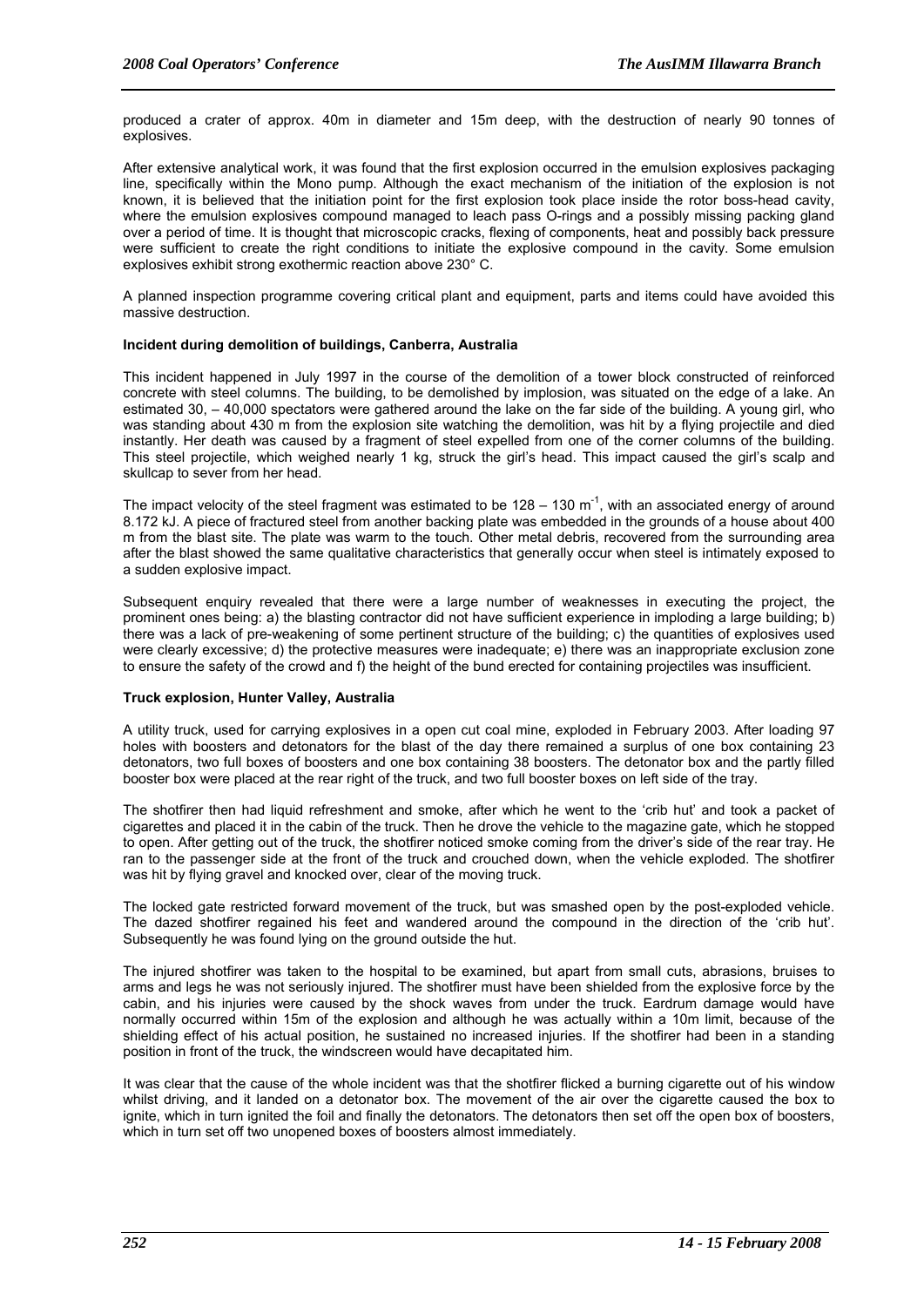### **Some snapshots of incidents around the World (Anon)**

### *Unplanned detonation of seismic detonators, South America*

This incident, involving electric seismic detonators, occurred in South America and resulted in the death of one operator and the amazing survival of another. The survivor has been able to give a complete description of the events leading up to the accident. From this it has been possible to eliminate the obvious causes, such as radios and batteries etc.

The essential details are that a primer charge of Pentolite was being prepared by taping the wires of the detonators to the outside of the charge, when it detonated. The primer charge was a typical plastic seismic cartridge, and two cartridges were joined together, each with a detonator in the detonator well. The detonator leads were shorted and the bared wires insulated. The weather was about 20° C and not particularly conducive to static generation. The operator was wearing light clothing and was kneeling on a wooden platform taping up the primer when it exploded.

The opinion is that an electrostatic discharge must have caused the incident. Technically, the plastic tape being unwound generated a voltage, so that a charge was induced on the detonator. It is postulated that a spark occurred between the shell of the detonator and the fusehead assembly and leadwires.

# *Explosion while burning empty explosive boxes*

After loading a face of a quarry with explosives and initiating devices, a shot-firer collected the empty boxes ready for disposal by burning, and liberally sprinkled diesel fuel to aid combustion. As it was a cold day, he decided to warm himself by the fire. Suddenly there was an explosion, and the man was fatally injured by the blast.

The subsequent investigation revealed that during the shot loading operation, someone had placed an off-cut of heavy duty detonating cord into one of the boxes for later disposal and failed to warn anyone of this fact. The burning of the empty cases, aided by the diesel oil, led to the explosion of the detonating cord. Further, the shotfirer had been standing too close to the fire. Had the shotfirer obeyed basic rules for burning discarded explosives packaging, this accident could have been avoided.

#### *Lightning initiated an explosion in a surface mine, Australia*

In 1968 lightning hit a totally non-electric blasting work area in a surface mine in Western Australia. All the blastholes were loaded and were to be initiated with detonating cord downlines and mainlines, and then to be fired with a capped safety fuse.

A rain-storm with associated lightning moved into the area. Because it was hot, the blast crew decided to stay out in the rain to cool off and continued to charge the holes with gelignite. The reel of detonating cord was located on a vertical stake at one end of the blast site. Downlines for each hole were cut off this reel as the blast-crew moved along the row, and eventually the detonating cord lay over the tops of a number of charged holes.

The lightning got close and finally hit the blast site, when the gelignite detonated. This initiated the detonating cord back to the reel, which promptly exploded violently. The two men who were charging were killed. Random holes along the face were initiated where the cord lay over the ends of the downlines.

Safe practice dictates that all shot firing operations should cease in the vicinity of an electrical storm. Moreover, a mainline detonating cord should never be casually run over the downlines. The reel should be taken to each hole and then cut leaving an adequate length secured at the collar. When all the holes are charged, only then is the reel run out to form a mainline. This practice minimises the time that the mainline cord is actually connected to the holes.

#### *Explosion in a truck carrying detonators, China*

A truck carrying 285,000 blasting caps exploded in the southwest city of Chongqing, killing 14 persons and injuring 48. Explosions from this blast lasted almost half an hour, blowing out windows in a 50m radius. The driver of the truck and a passenger were killed, while other victims were nearby pedestrians.

It is suspected that a burning cigarette came in contact with the cardboard detonator box, which caused a small fire, followed by the explosion.

#### *Explosion in an underwater blasting operation, Newcastle, Australia, 1978 (Apel, 2005)*

The aim of this blasting operation was to deepen the harbour channel to allow larger vessels to berth. The work involved drilling and blasting from a barge where the water depth was between 15 to 20 m. Nitroglycerine based explosives (AN60) with detonating cord were used. Occasionally, drilling rods were used as a tamping rod to push the explosive cartridges into the blasthole.

One day, two lengths of drilling rods were being mechanically joined on the barge surface and caused an explosion in which two workmen were killed.

Subsequent investigation revealed the cause of the accident. Since drilling rods were used to tamp the explosive cartridges, some parts of the explosive cartridge accumulated in the rod threads as well as in the hollow section of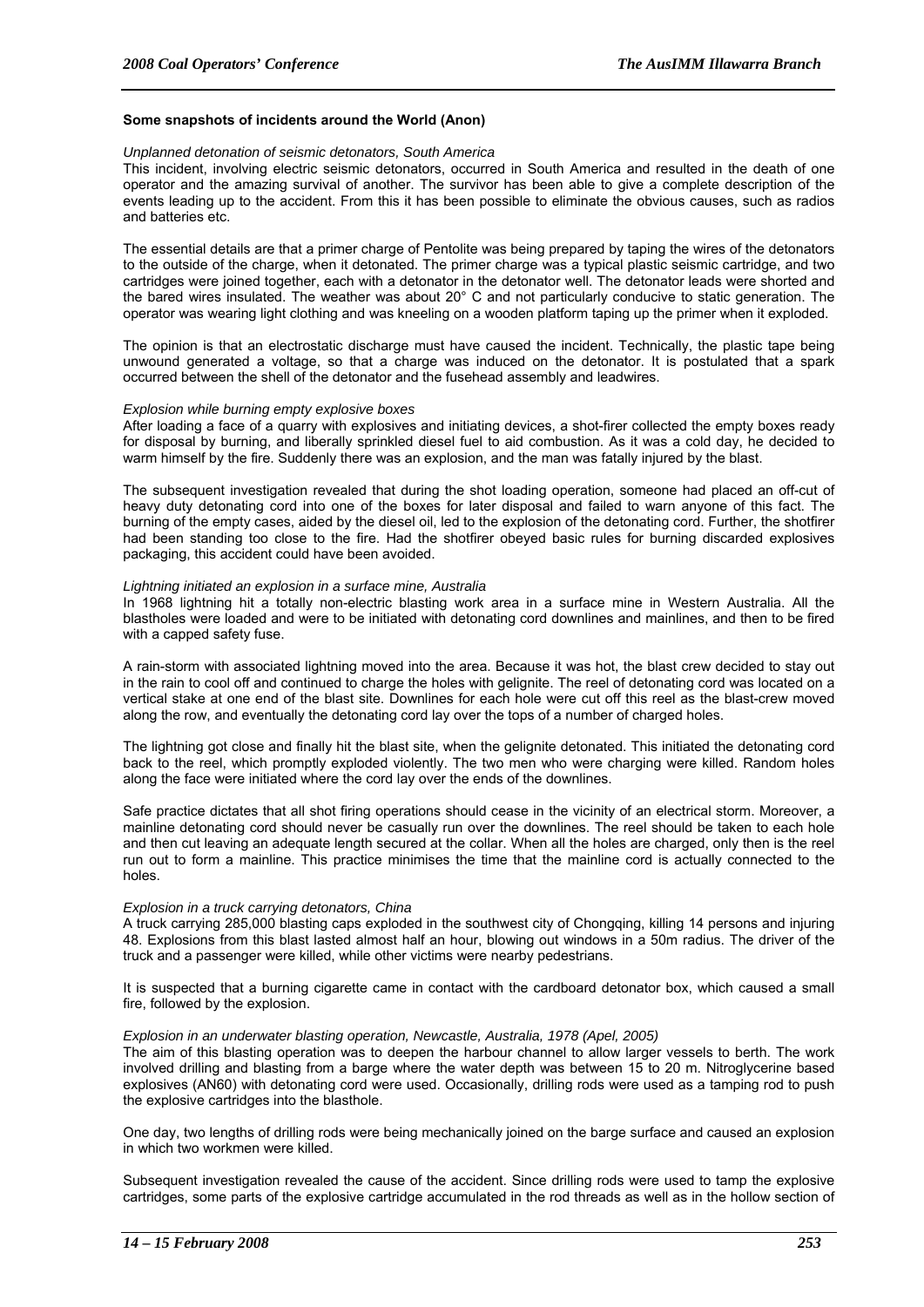the rods. This explosive residue was not visible, as the rods were partially covered with mud. The pressure created by the mechanical joining of the rods initiated the explosion.

This is a salutary example of the consequences of using an inappropriate tool.

### *Incidents with trucks carrying explosives, Spain*

Two incidents are quoted here. The first one happened in Castellon, Spain, when a lorry carrying ammonium nitrate collided head-on with two cars, killing two persons and injuring three. The damaged heavy goods vehicle overturned and left the road. The diesel fuel from the broken tank came in contact with the load of ammonium nitrate, which initiated an explosion half an hour after the vehicle overturned. The resulting explosion could be heard in villages more than 15 kilometres away. The lorry was totally destroyed, leaving a crater several metres across. The fireballs generated travelled for a radius of up to one kilometre around the area of the accident, leading to 15 small fires. After this accident, the Special Risk Plan for the Carriage of Dangerous Goods was introduced.

# *Drilling into a charged hole, Denmark, 1995*

Two men had been drilling in a rock excavation operation. After drilling a few holes and charging them with nitroglycerine based explosives with electric detonators, they found the remainder of a previous blasthole, which is often termed a 'butt'. They started drilling into this 'butt' until an explosion occurred, which injured both men.

Subsequent investigation concluded that the men were drilling into un-detonated explosives. Fortunately, the firing circuit with all charged blastholes had not been joined. Of greater concern is that neither of the men had attended a blasting course and that they were using a 12V battery to initiate the shot.

# *Explosives truck blown up by candles, China, 1996*

A truck carrying one tonne of explosives, 5,000 detonators and 500 metres of detonating cord blew up in Sichuan Province. The explosives were accidentally ignited by workers when they lit candles to provide light while unloading the truck.

At least 14 people were killed, more than 30 seriously injured and an unknown number of people missing. All houses were totally destroyed within a radius of 100 metres of the blast, which occurred in an agricultural machinery station in Yunyang County, Sichuan Province.

# *Premature explosion of detonating cord reel*

At a large open pit operation, low energy cord was being used to link-up down lines of standard cord protruding from blastholes. The surface lines were deployed from off the reel from the back of a moving truck when suddenly one of the lines become snagged and snapped. There was an explosion and the remaining detonating cord in the reel exploded into the back of the truck, seriously injuring the operators.

At the enquiry following this accident, it was concluded that the practice of unreeling the detonating cord from a moving truck had the potential to cause a serious accident if the cord becomes entangled or snagged. When this occurs, tension and friction created at the surface connection, when used, is believed to heat the priming element making it much more sensitive to initiation by friction or shock. Premature detonation can occur when the cord is under tension.

### *Collision of a truck loaded with ANFO, Mexico, 2007 (Abrahams, 2007)*

A truck, loaded with 25 tonnes of ANFO, crashed into a pickup on a two-lane highway, and then burst into flame. It took about <sup>3</sup>/<sub>4</sub> of an hour for the cargo to explode after the accident, and created a huge hole in the road. This accident took place near a small farming village and an aquatic recreation centre packed with families on weekend outings. The questions arose about why authorities did not evacuate the scene.

The chief of police investigations in Monclova, a steel city a few miles from the accident site, said the driver of the truck and a co-driver had survived the explosion and were wanted for questioning.

# **STRATEGIC TRAINING PROGRAM**

# **Introduction**

This section describes the Queensland Explosives Inspectorate approach to managing explosives' safety and security, shotfirer licensing, and reviews the proposed directions of the Australian Forum of Explosives Regulators, the work of Skills DMC: National Industry Skills Council in developing uniform national shotfirer competencies. It evaluates the need for skills maintenance of shotfirer competencies and a general evaluation of training and competencies of others in the explosives' life cycle.

Explosives are an essential tool to the mining and some other industries. The management and control of explosives in its life cycle is essential to the health, safety, security and well being of all those involved in its lifecycle. The lifecycle includes all those activities involved in the import, export, sale, use, transport, storage, manufacture and disposal of explosives. These activities are generally licensed under explosives legislation. On a mine site, the people with a role in explosives and blasting may include -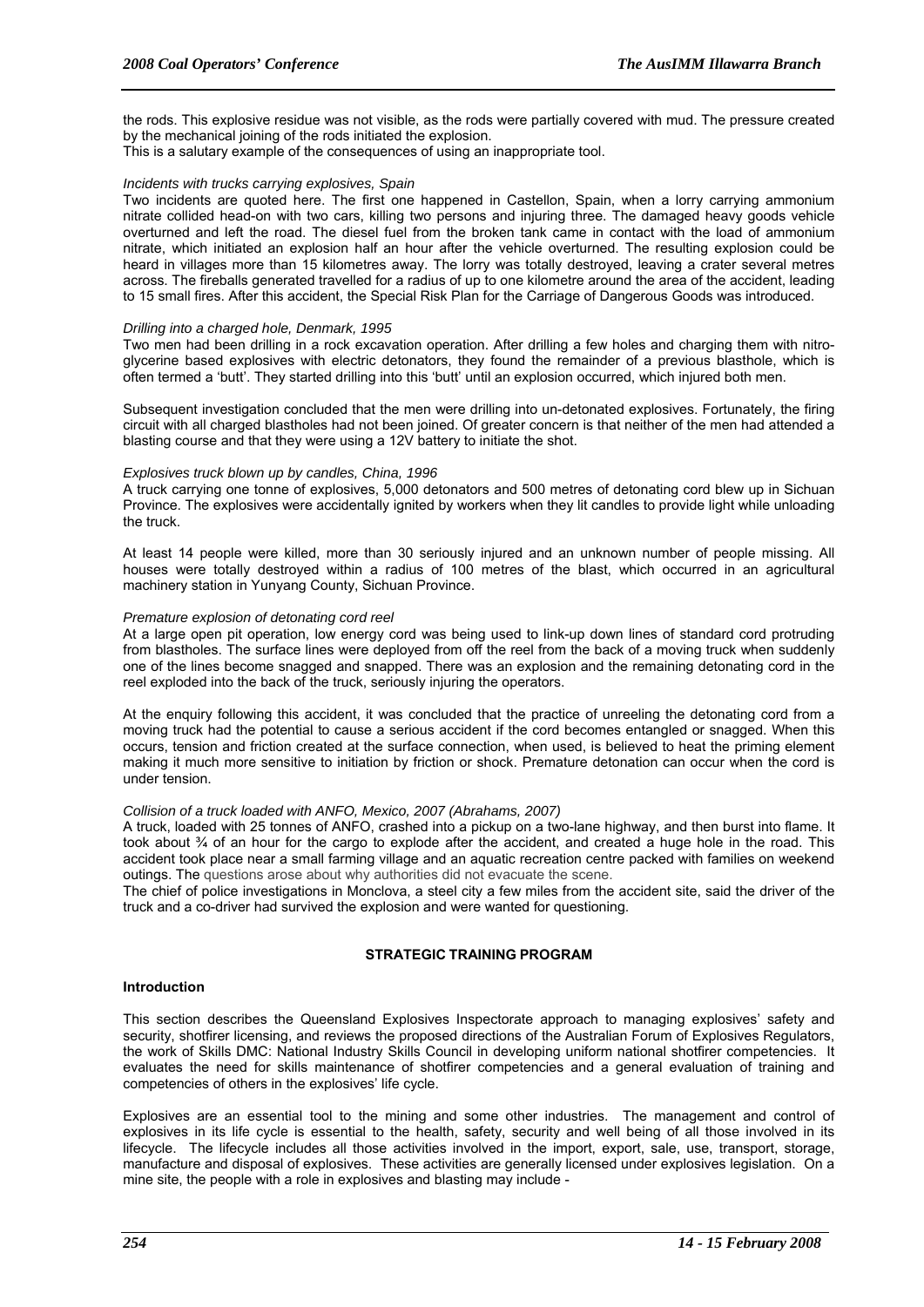- Drill and blast superintendent;
- Blast designer;
- Driller;
- Blasting contractor;
- Shotfirer;
- Shotfirer assistants;
- Magazine keeper;
- Vehicle drivers:
- Transporters; and
- Explosives manufacturers including mobile manufacturing units and ANFO blow loaders. Of these people, the shotfirer is one of the few people who must have mandatory competencies for an accompanying licence or equivalent.

# **Queensland Explosives Inspectorate Approach**

The Queensland Explosives Inspectorate administers the *Explosives Act 1999* and Explosives Regulation 2003. The approach of the inspectorate is governed by the legislation and the vision and mission. The vision of the inspectorate is *Our community safe and secure from explosives* and the mission is *To protect our community from the adverse impact of explosives*.

The approach of the Explosives Inspectorate is based on the approach of Professor James Reason and the Swiss Cheese Model and is summarised in Figure1.



#### **Figure 1 - Queensland Explosives Inspectorate Strategies for explosives incident prevention and risk minimisation**

Briefly, in the "Swiss Cheese" model, a series of barriers and defences are put in place to prevent incidents. Each barrier and defence is not entirely 100% effective and hence there is an opening in that barrier and defence and hence the hole. The hole may open and close due to the changing circumstances altering its effectiveness. The more barriers and defences that are effective are put in place, the more reliable and effective the strategy and system will be. When the holes in the "Swiss Cheese" line up, an incident will occur.

From Figure 1, a competent industry together with suitable education and training are important barriers and defences in the strategy to prevent explosives incidents and minimise risk. Effective training and competencies are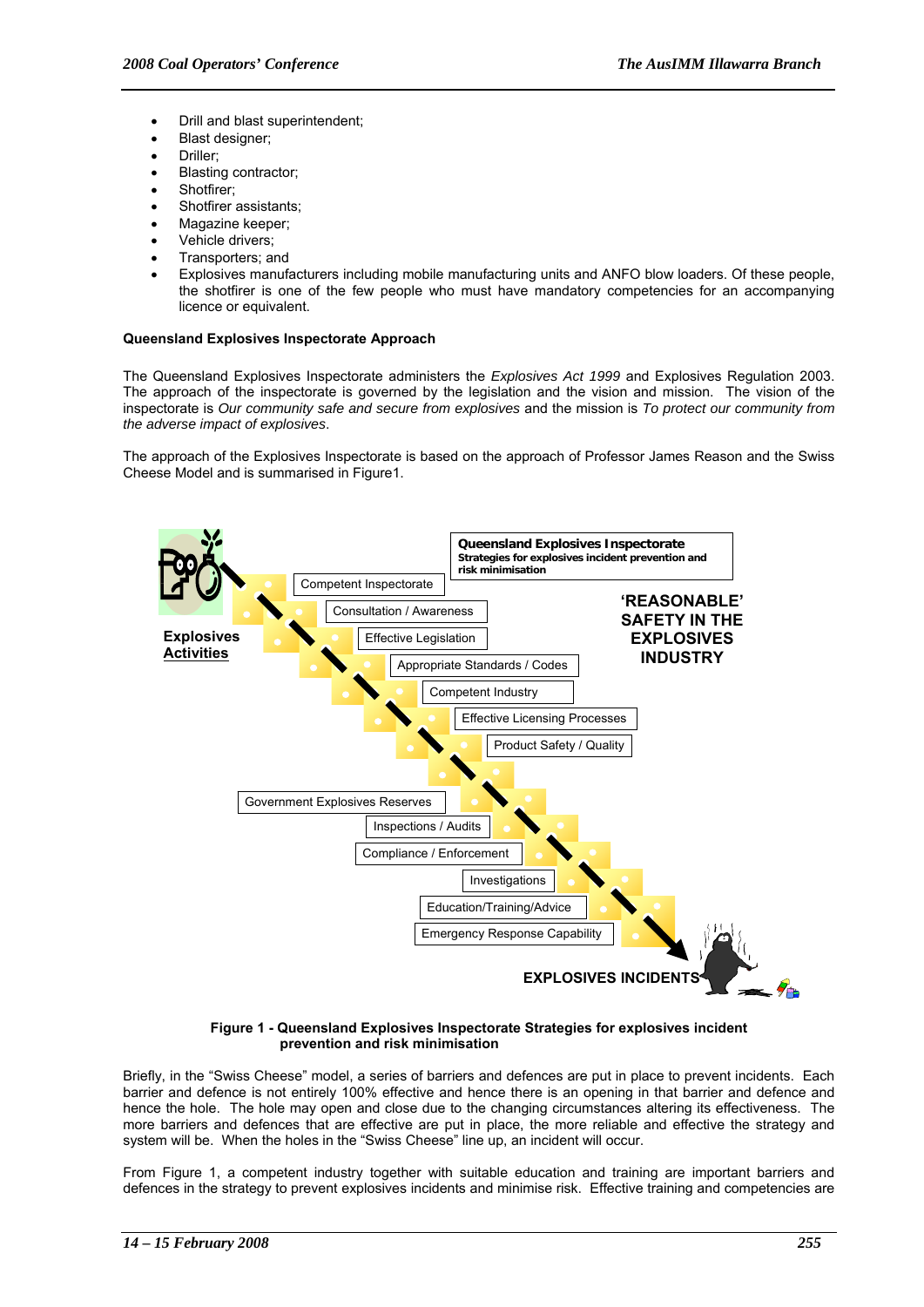essential strategies. Training is a combination of formal training and on-the-job training. A similar type of model could be developed by a workplace for the development of their own strategies to prevent accidents and minimise risk.

# **Shotfirers**

Now specifically looking at shotfirers in Queensland, a shotfirer for underground or above ground coal activities must be licensed under the Explosives Act 1999 or appointed as a shotfirer by the Site senior Executive under the Coal Mining Safety and Health Act 1999. A shotfirer licence is issued for a one or five year period. For a new shotfirer licence to be issued or renewed, a current Statement of Attainment from an accredited Registered Training Organisation (RTO) under the Australian Quality Training Framework (AQTF) must be provided with the application. The Statement of Attainment must be dated within the last three years and must have the required national competency units from a national training package. Table 1 in the Appendix is used by the Queensland Explosives Inspectorate to determine if the requisite competencies from the agricultural, metalliferous, construction industry, quarry or coal packages have been obtained. The columns in Table 1 provide a list of alternative competencies that can be obtained to achieve the desired category of licence, Category 1 being agricultural, seismic and small scale blasting, Category 2 is quarrying, open cut and construction and Category 3 is tunnelling and underground mining. As seen from the table, the selection of competencies is quite complex considering the competencies options from the agricultural, metalliferous, quarry or coal packages, which have equivalent competencies.

The origins of the current blasting competencies are set within a number of nationally accredited training packages under the Australian Quality Training Framework. These training packages can be found on the National Training Information Service (NTIS) website www.ntis.gov.au. These include military, transport, coal mining, quarrying, metalliferous mining, civil construction and agricultural training packages. For blasting, the three nationally accredited mining training packages referred above each contain units, which outline competency requirements for topics from magazine keeping to blast design.

# **Skills DMC: National Industry Skills Council**

Currently the Skills DMC: National Industry Skills Council is managing a consolidation project aimed at rationalising duplication of similar competency units within several closely allied training packages. The common units should be released in late 2008, for use in metalliferous and coal mining, quarrying and construction industries. The proposed consolidation of the shotfiring units will simplify the complexity of competencies across the three nationally accredited mining training packages and this work has been the subject of consultation and review with stakeholders from government, industry and the unions who are in agreement with the proposed changes. The Skills DMC: National Industry Skills Council has kept the members of the Australian Forum of Explosives Regulators (AFER) briefed on the progress and development of the work.

Skills DMC: National Industry Skills Council is a national organisation with the primary role of facilitating the Vocational and Education Training needs of all stakeholders within the Coal, Civil Construction, Construction Materials, Drilling and Metalliferous industry sectors.

#### **Australian Forum of Explosives Regulators**

In addition to the consolidation of the shotfirer units by the Skills DMC: National Industry Skills Council, all States explosives regulators who are representatives at Australian Forum of Explosives Regulators (AFER) have agreed to adopt and transition towards using these nationally accredited competency units as a basis for their respective shotfirer licensing regimes.

Through the activities of the AFER, all States explosives regulators have also committed to consistent licensing and licensing criteria for all explosives related activities including shotfirers. Not only has it been agreed, but it is currently under active review. All States explosives regulators have agreed to adopt the national competencies as the basis for licensing.

To date, there has not been discussion or agreement at AFER regarding the refreshing of competencies at regular intervals e.g. every five years.

National competencies for shotfirers have existed for many years now. Not all jurisdictions require evidence of the national competencies for licensing purposes. Even though this position exists, all jurisdictions at AFER have committed to their adoption.

The AFER is the forum of government authorities responsible for administering explosives safety and security legislation in Australia. The AFER reports to the Workplace Relations Ministers' Council (WRMC) on the development of nationally consistent explosives regulation, through the Australian Safety and Compensation Council (ASCC). Membership of AFER consists of two representatives from each Australian state and territory, Australian Government including Defence, Civil Aviation Safety Authority (CASA), and Australian Maritime Safety Authority (AMSA).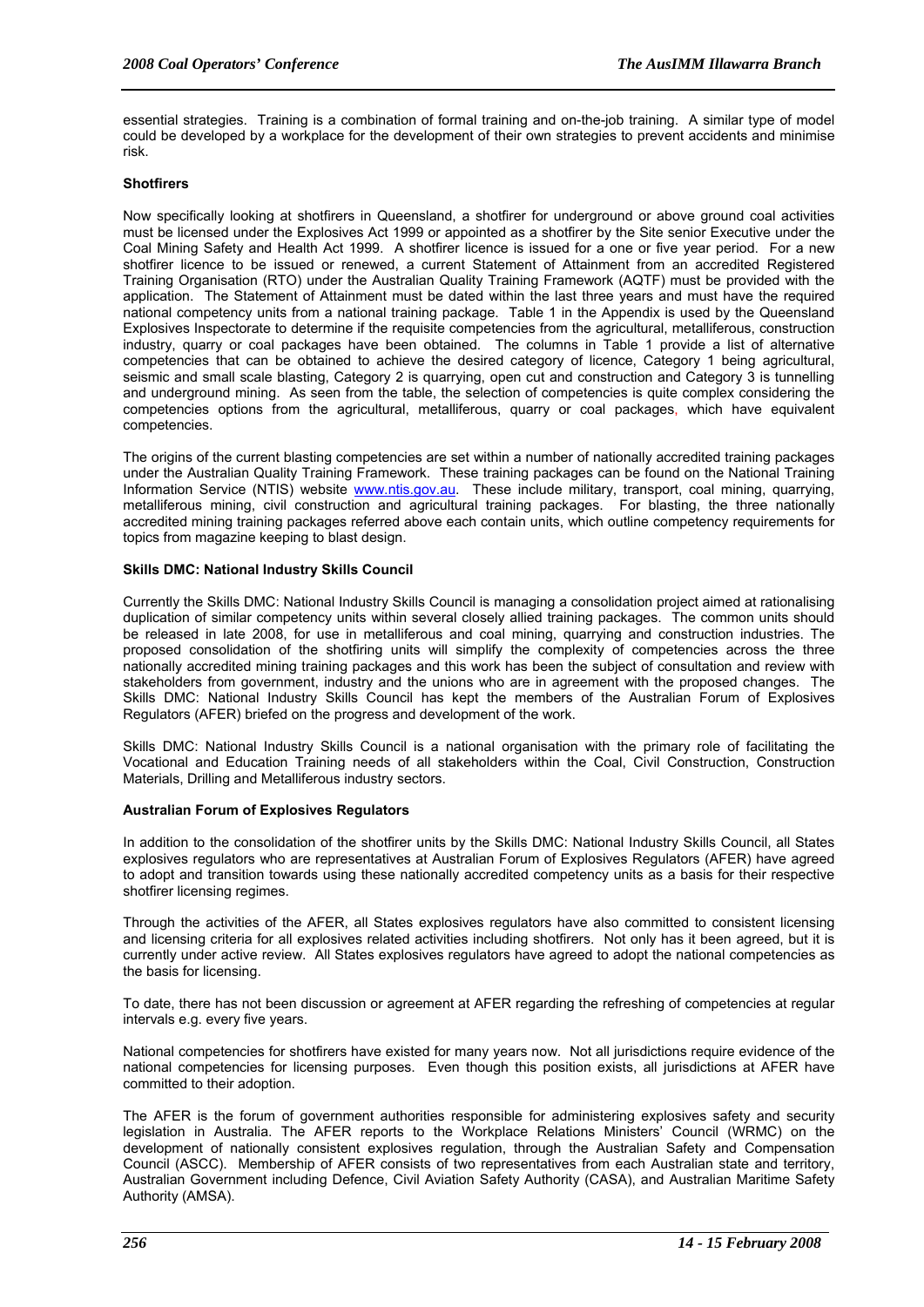AFER's terms of reference include but are not limited to:

- acting as the lead body to provide recommendations to governments through the WRMC on nationally consistent explosives regulation;
- promote the development and implementation of nationally consistent legislation and safety and security standards to Ministers, heads of agencies and associated parties.

### **Maintenance of competencies**

In Queensland, a person applying for a new or renewed shotfirer licence must provide a Statement of Attainment dated within the last three years for the required national competencies provided by an approved Registered Training Organisation. This position is at variance with the State and Territory bodies administering the AQTF. Their assertion is that a person who is deemed competent will remain competent and that competency does not expire.

The approach of ensuring that a Statement of attainment is dated within a certain period of time e.g. three or five years was introduced in the Explosives Regulation 2003 in Queensland. A review of training and competencies was undertaken as a part of the investigation into the fireworks tragedy at Bray Park Brisbane in May 2000. Franklin (Franklin 2001) in his Training and Competencies Report recommended that a program should be developed that states requirements for skills maintenance of all licence holders to the initial standards. Franklin (Franklin 2001) also recommended that legislation must be developed that requires both formal and on-the-job training as an initial licensing requirement, and on-going refresher training as a condition of licence holding.

It is recognised that fireworks operators had similarities to underground coal shotfirers to the extent that they conduct their explosives activities on an infrequent basis.

In addition, from reviewing explosive incidents and complaints undertaken by the Queensland Explosives Inspectorate, the knowledge and skills of shotfirers has been contributing factors. Within the last 15 years, there have been great changes in most areas within the explosives life cycle. There had been the implementation and adoption of new legislation, Explosives Act 1999 and Explosives Regulation 2003, changes for control and security of security sensitive ammonium nitrate, new and updated Australian Standards AS2187 Parts 1 and 2 for the storage and use of explosives, new code for the transport of explosives by road and rail, new industry codes for the explosives precursors, mobile processing plants and hot and reactive grounds. The *Explosives Act 1999,* like the *Coal Mining Safety and Health Act 1999* is performance based adopting a risk management approach to the management of health and safety.

During these periods, technology has advanced with the implementation of new initiation systems, explosives companies introducing changed products including safer explosives and with the growth of the industry, shots are being larger. With these changes have also come new challenges such as hot and reactive ground in areas where they were unknown for the new products being used. In general, there was considerable change. This has driven the mechanism to be in place for the shotfirer to upgrade their skills. This mechanism is the refreshing of the competencies though possessing a current Statement of Attainment. The issue date should be within the last three years.

During this period, the world security crisis has resulted in the upgraded focus on security of explosives, ammonium nitrate and explosives precursors and the appropriateness of people having supervised and unsupervised access.

In addition to these technical changes, the mining industries are facing huge challenges with skill shortages, high staff turnover rates and loss of corporate memory. In the Australian Mining Journal Nov/Dec 2005, the Newcrest Managing Director reported that 41% of the employees of that company had been with the company for less than one year.

All shotfirers must have and maintain a desirable level of competence. To achieve this, shotfirers must be initially well trained. There is sufficient data (Franklin 2001) to suggest this can be achieved in a structured training course, which includes sufficient task skills development. There is also sufficient evidence (Franklin 2001) to suggest this is more likely to occur in a formal training environment than by potentially ad hoc on-the-job training. Data (Franklin 2001) has shown that initial competence can be lost over time and/or replaced with alternative approaches. This indicates that competency can be lost over time. One explanation is the loss of theoretical knowledge in relation to safety matters. Other explanations are that practical skills were never gained, such as with limited practical training or were lost by lack of use due to limited numbers of blasts. A combination of the two approaches is another obvious explanation.

Under legislation, a person must be trained and competent for the role and tasks that they will be undertaking. In addition to the identification of formal training needs, all workplaces managing explosives must develop operate and maintain a safety management system and security plans. These activities require, in addition to formal training to national competencies, on the job training and for this training to be refreshed.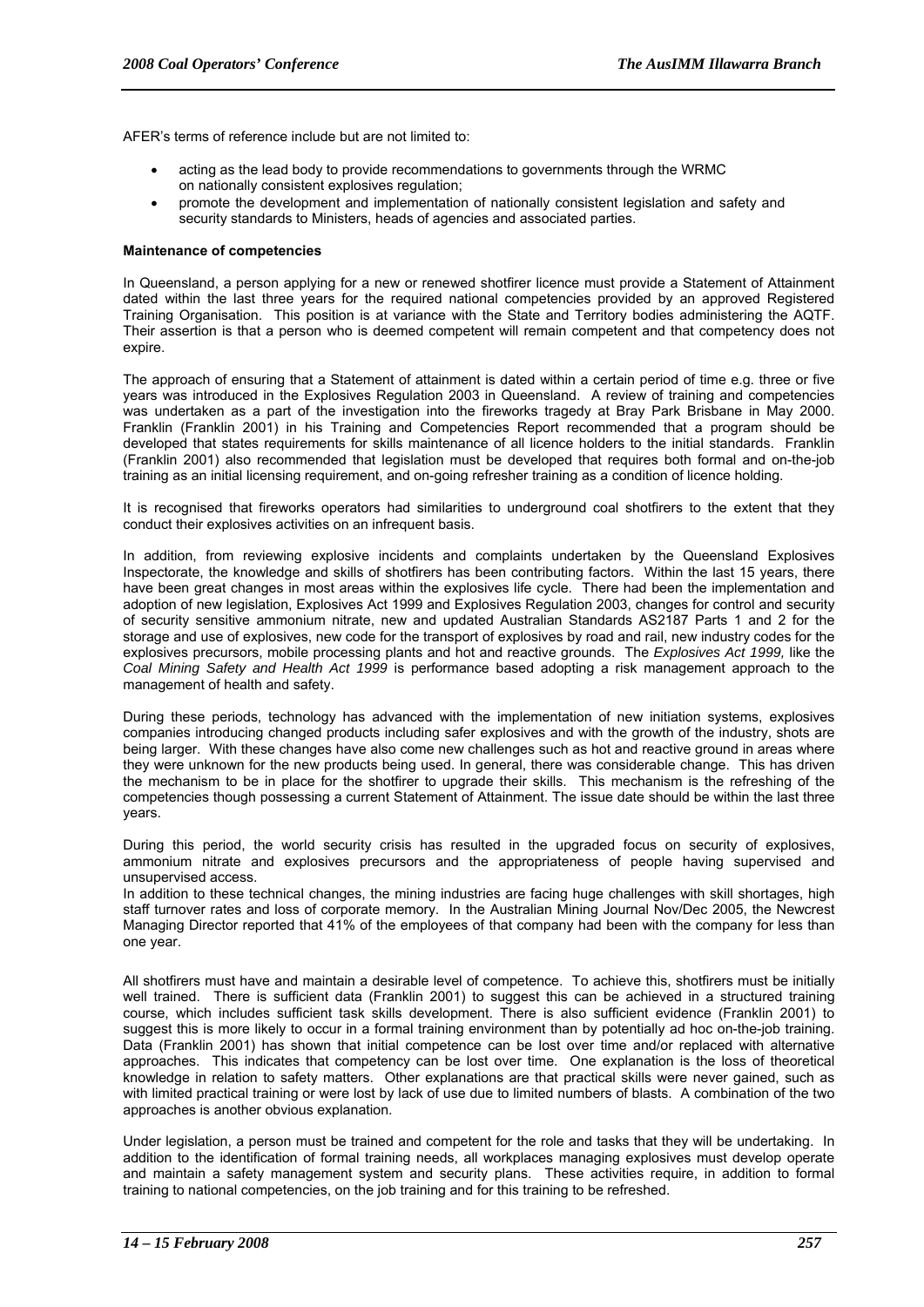There is a combination of formal training and on the job training for all jobs. The greater the reliance and use of national competencies is well recognised and supported. The relative timing of formal training and on-the-job requirement is important.

The essential modules of such a refresher blasting course should consist of the following :

- Familiarisation with current types of explosives and accessories;
- Types and modes of initiation;
- Blast design and calculation:
- Precautions to be taken before and after firing; and
- Consideration of environmental factors; and
- Dealing with misfires.

This is essentially renewing the national competency which can be done by a combination of course work and recognition of prior learning. The addition of reviewing accidents and incidents such as those identified earlier in this paper would be most useful.

As seen above, national competencies exist for shotfirers and these are being rationalised by the Skills DMC: National Industry Skills Council. It is also noticed that not all states explosives regulators require that shotfirers must be competent under these national competencies. Because shotfirers must hold licences or equivalents based on these competencies in Queensland, there are eight Registered Training Organisations in Queensland approved to deliver training and refresher for shotfirers to these national mining competencies covering explosives. This training covers shotfirers, assistant shotfirers and magazine keepers. This is a very effective and satisfactory outcome.

# **European developments**

A recent paper (Akhavan et al, 2007) describes developments in the European Qualification for Workers in the Explosives Sector. Over the past three years, the UK, Sweden, Norway, Finland and Italy have taken part in a program under the EU funded Leonardo Da Vinci program. The UK has developed National Occupational Standards for the civil and defence sectors. The National Vocational Qualifications define the knowledge and skills and how these form the basis of vocational education. Currently there are 440 National Occupational Standards and competencies, 24 National Vocational Qualifications within 12 key roles. These can be found on http://www.qca.org.uk/610.html under explosives substance and articles. People have the ability to subscribe to some of these competencies over the web for a fee.

# **CONCLUSION**

The developments in consolidating and rationalising the current blasting competencies by the Skills DMC: National Industry Skills Council is positive step forward for the training and competencies of shotfirers.

The commitment of the state explosives regulators to move to adopt these competencies for licensing is a positive step forward together with the step toward consistent licensing and licensing criteria.

The maintenance of the knowledge and skills of shotfirers should be refreshed at a minimum of every 5 years and this should be done through the maintaining of the national competency standard. This follows a period of rapid change in technology, legislation, standards, codes and security awareness.

# **ACKNOWLEDGEMENTS**

The authors would like to thank a number of persons who provided information in the preparation of this paper. They are, in particular, grateful to Glyn Macdonald and Graham Cowan of NSW Department of Mineral Resources, and Bob Sheridan, Chief Inspector of Explosives, Dept. of Mines & Energy, Queensland for their help.

# **REFERENCES**

Abrahams, D.H., Personal communication, 2007.

Apel, D., Personal communication, 2005.

Akhavan, J. et al, "European explosives qualifications – the EUExcert Project, Proc. 4th EFEEWorld Conf. Explosives and Blasting, Sept. 2007, Vienna, Austria, pp 417 – 424.

Akhavan J. et al "Developments in the European Qualification for Workers in the Explosives Sector" Proc Parari 2007, 8th Australian Explosive Ordnance Symposium, Melbourne, Australia, November 2007.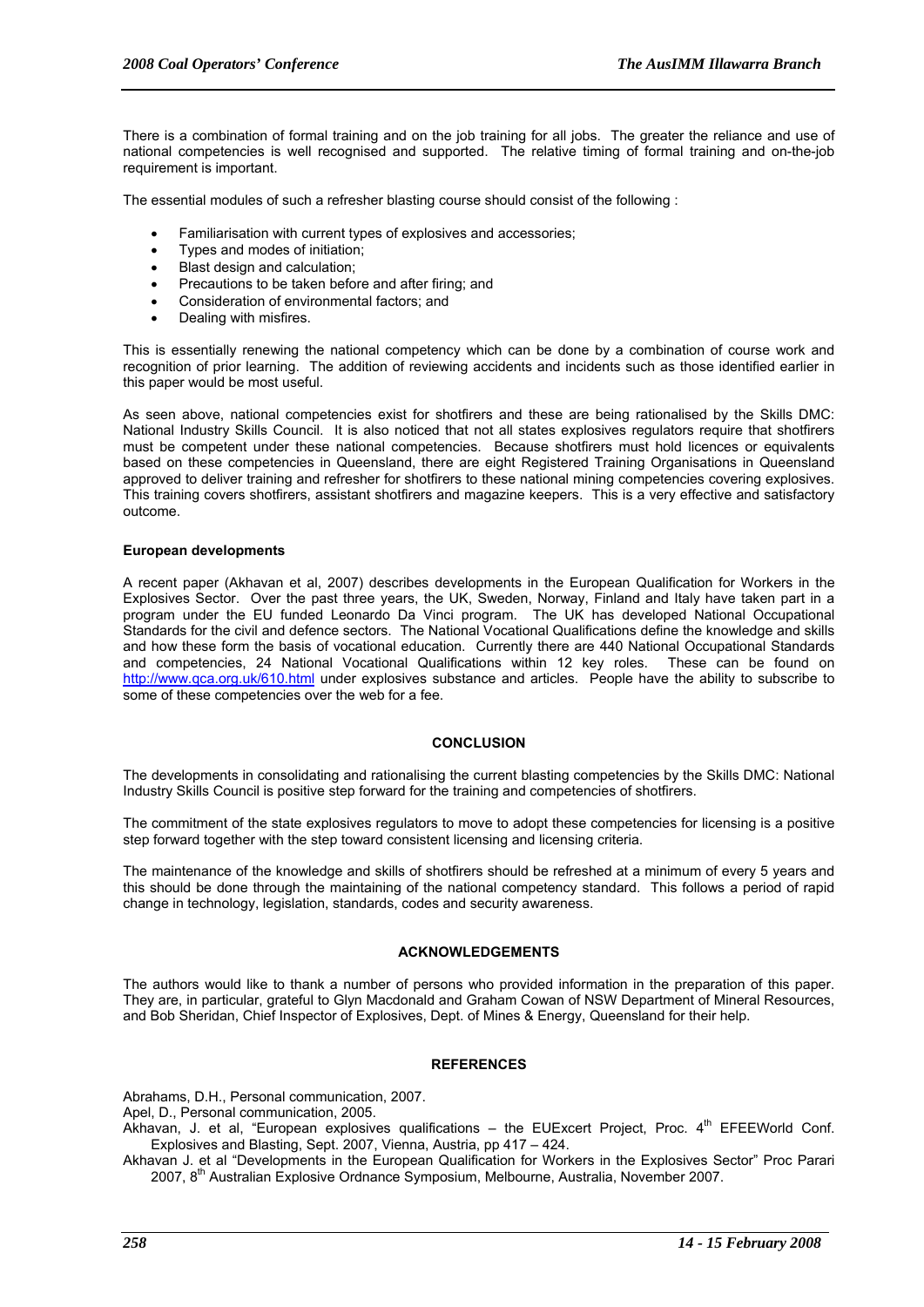- Anon, "Explosives Engineering", Journal of the Institute of Explosives Engineers, UK, information extracted from several issues.
- Franklin P.D. "A Report on the Training and Competencies of Queensland Fireworks Shotfirers and Related Matters For the Investigation Into The Bray Park Fireworks Tragedy on 20 May 2000" Department of Natural Resources and Mines 21 June 2001 – Volume 4 Attachment 4.5 of Investigation Rep Bray Park Fireworks Tragedy 20 May 2000 - Report prepared by G Downs, 27 June 2001 – Department of Natural Resources and Mines.
- Sen, G. and Hayward, M., "Blasting operations: training strategies", Proc.4th EFEE World Conf. on Explosives and Blasting, Sept. 2007, Vienna, Austria, pp 395 – 400.
- Sen, G.C. and Abrahams, D.H., "An analysis of some explosives related accidents", Proc. 3<sup>rd</sup> EFEE World Conf. Explosives and Blasting, Sept.2005, Brighton, UK, pp 45 –54.